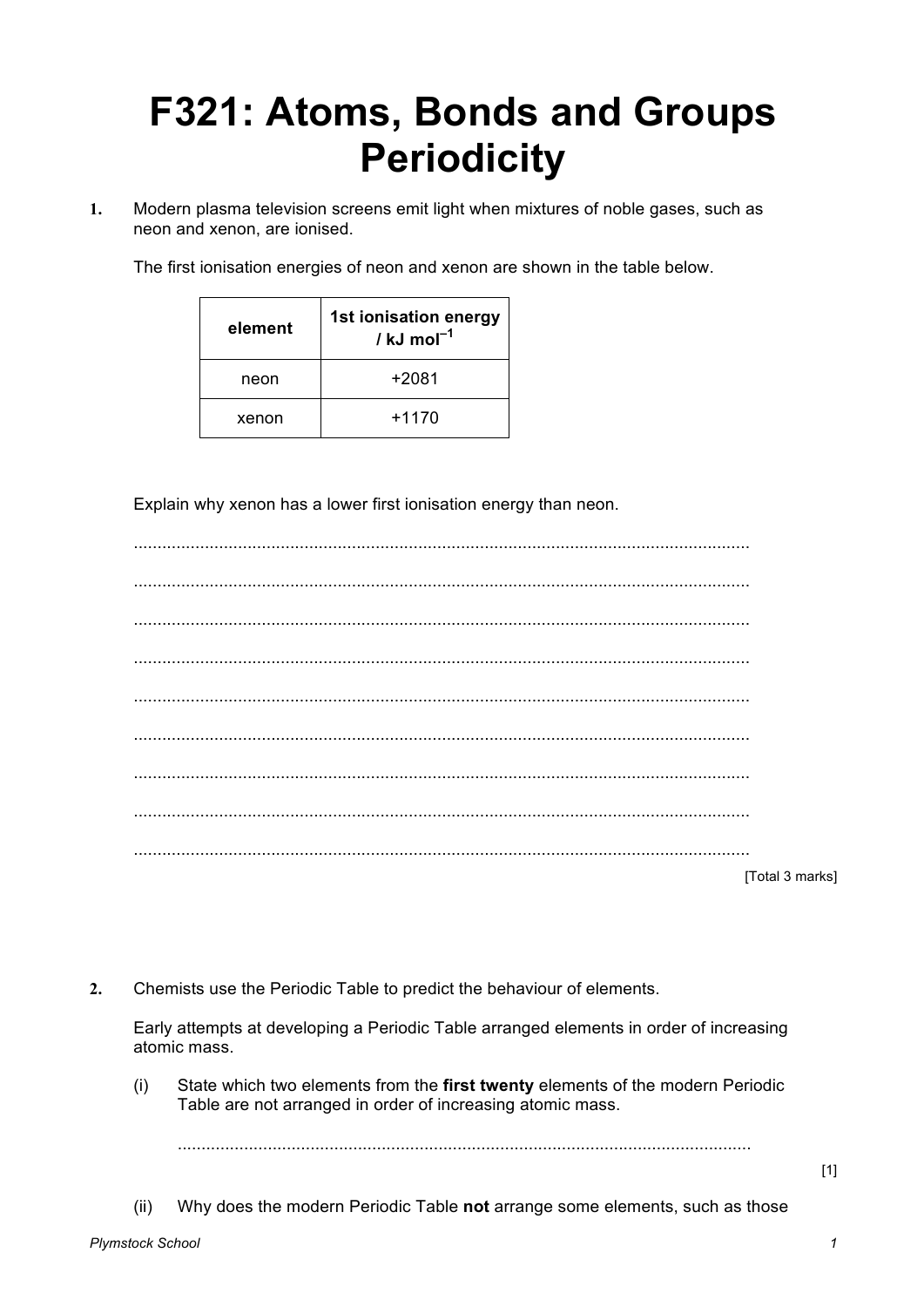in (i), in order of increasing atomic mass?

> $[1]$ [Total 2 marks]

 $3<sub>l</sub>$ The table below shows the melting points and atomic radii of the elements in Period 3, Na to Cl.

| element            | Na  | Mg  | Al  | Si   |     |     | $C_l$  |
|--------------------|-----|-----|-----|------|-----|-----|--------|
| melting point / °C | 98  | 639 | 660 | 1410 | 44  | 113 | $-101$ |
| atomic radius / pm | 186 | 160 | 143 | 118  | 110 | 102 | 99     |

 $1 \text{pm} = 1 \times 10^{-12} \text{m}$ 

Explain the difference in melting point for the elements Na and Mg.  $(a)$  $(i)$ 



Explain the decrease in the atomic radii across the period from Na to Cl.  $(b)$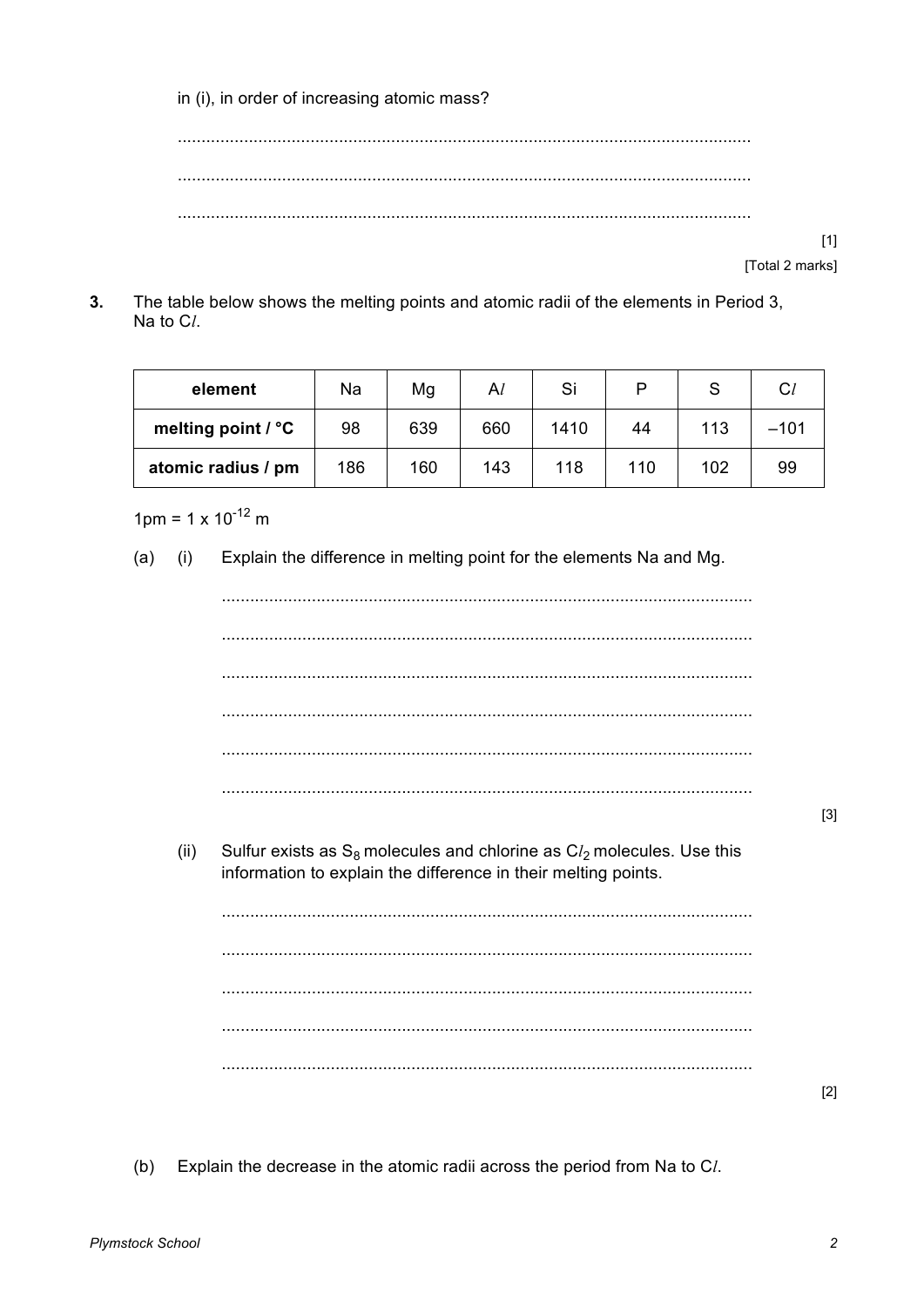|      | In your answer, you should use appropriate technical terms, spelt correctly.     |           |
|------|----------------------------------------------------------------------------------|-----------|
|      |                                                                                  |           |
|      |                                                                                  |           |
|      |                                                                                  |           |
|      |                                                                                  | $[3]$     |
|      |                                                                                  | [Total 8) |
| (i)  | Explain why the first ionisation energies show a general increase from Li to Ne. |           |
|      |                                                                                  |           |
|      |                                                                                  |           |
|      |                                                                                  |           |
|      |                                                                                  | $[3]$     |
| (ii) | Explain the difference between the first ionisation energies of Li and Na.       |           |
|      | In your answer, you should use appropriate technical terms, spelt correctly.     |           |
|      |                                                                                  |           |
|      |                                                                                  |           |
|      |                                                                                  |           |
|      |                                                                                  |           |
|      |                                                                                  |           |

 $[3]$ [Total 6 marks]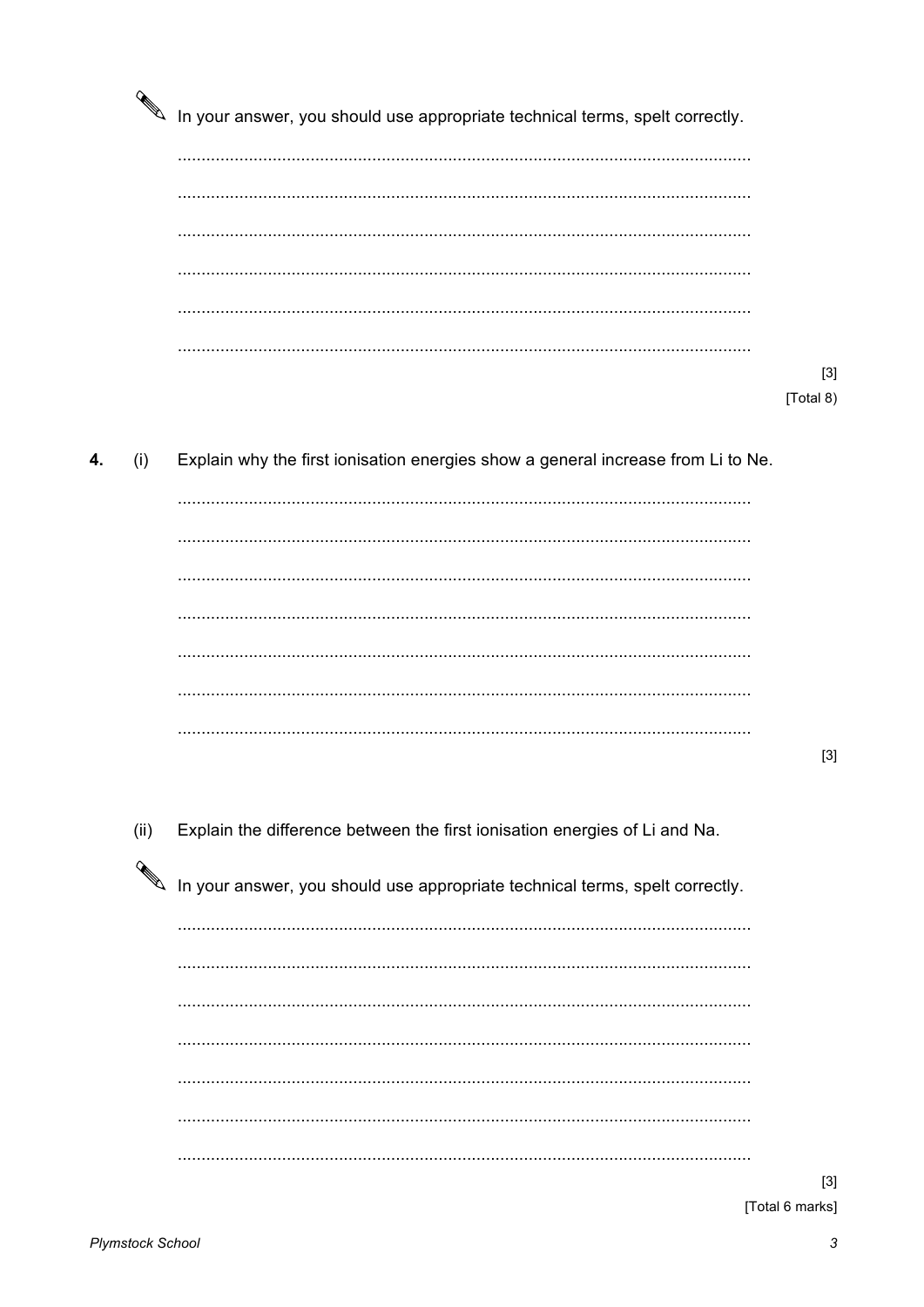**5.** This question refers to the elements in the first four periods of the Periodic Table.

 $\overline{H}$ 

He

|       |    |    |    |   |    |    | $\mathbf{H}$                                           |                 |    |    |    |    |    |    |    |                | ,,,                                                                                       |                                                                                |                                                                                               |                          |
|-------|----|----|----|---|----|----|--------------------------------------------------------|-----------------|----|----|----|----|----|----|----|----------------|-------------------------------------------------------------------------------------------|--------------------------------------------------------------------------------|-----------------------------------------------------------------------------------------------|--------------------------|
| Lı    | Be |    |    |   |    |    |                                                        |                 |    |    |    | B  | C  | N  | O  | F              | Ne                                                                                        |                                                                                |                                                                                               |                          |
| Na    | Mg |    |    |   |    |    |                                                        |                 |    |    |    | Al | Si | P  | S  | C <sub>1</sub> | Ar                                                                                        |                                                                                |                                                                                               |                          |
| Κ     | Ca | Sc | Ti | V | Cr | Mn | Fe                                                     | Co <sub>1</sub> | Ni | Cu | Zn | Ga | Ge | As | Se | Br             | Kr                                                                                        |                                                                                |                                                                                               |                          |
|       |    |    |    |   |    |    |                                                        |                 |    |    |    |    |    |    |    |                |                                                                                           |                                                                                |                                                                                               |                          |
|       |    |    |    |   |    |    |                                                        |                 |    |    |    |    |    |    |    |                |                                                                                           |                                                                                | Identify an element from the first four periods that fits each of the following descriptions. |                          |
| (i)   |    |    |    |   |    |    |                                                        |                 |    |    |    |    |    |    |    |                |                                                                                           | The element that forms a 2- ion with the same electronic configuration as Ar.  |                                                                                               |                          |
| (ii)  |    |    |    |   |    |    | The element that forms a 3+ ion with ten electrons.    |                 |    |    |    |    |    |    |    |                |                                                                                           |                                                                                |                                                                                               | $[1]$                    |
| (iii) |    |    |    |   |    |    |                                                        |                 |    |    |    |    |    |    |    |                |                                                                                           | An element that forms a compound with fluorine with trigonal planar molecules. |                                                                                               | $[1]$                    |
| (iv)  |    |    |    |   |    |    |                                                        |                 |    |    |    |    |    |    |    |                | The element that forms a chloride $XCl2$ with a molar mass of 111.1 g mol <sup>-1</sup> . |                                                                                |                                                                                               | $[1]$                    |
| (v)   |    |    |    |   |    |    | The element with the largest atomic radius.            |                 |    |    |    |    |    |    |    |                |                                                                                           |                                                                                |                                                                                               | $[1]$                    |
| (vi)  |    |    |    |   |    |    | The element with the smallest first ionisation energy. |                 |    |    |    |    |    |    |    |                |                                                                                           |                                                                                |                                                                                               | $[1]$                    |
|       |    |    |    |   |    |    |                                                        |                 |    |    |    |    |    |    |    |                |                                                                                           |                                                                                |                                                                                               | $[1]$<br>[Total 6 marks] |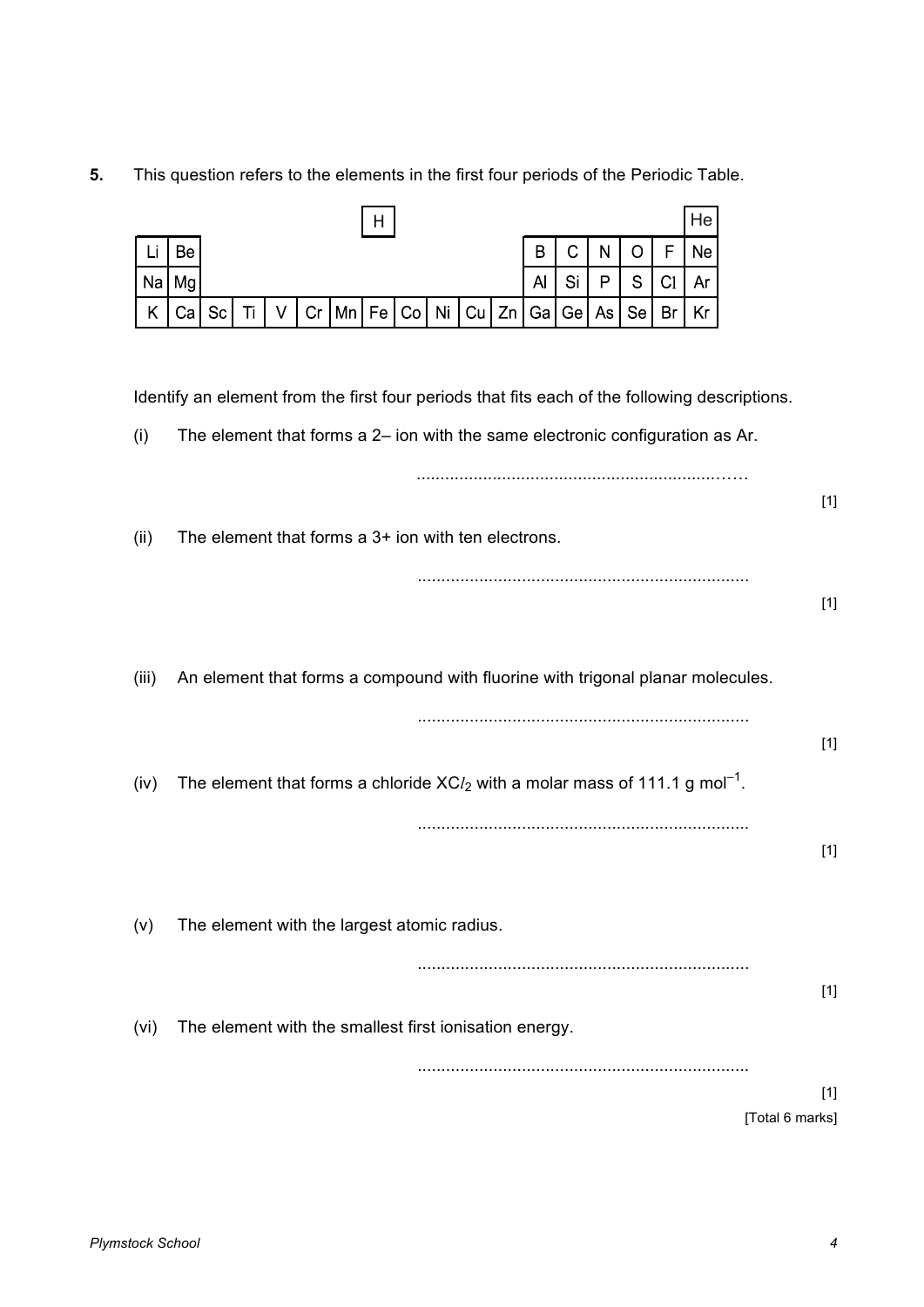**6.** This question refers to the elements in the first four periods of the Periodic Table.

|      |              |  |  | Н |                                             |  |    |              |       |                |    | He              |
|------|--------------|--|--|---|---------------------------------------------|--|----|--------------|-------|----------------|----|-----------------|
| 'Lin | Be           |  |  |   |                                             |  | B  | $\mathsf{C}$ | , N I | $\overline{O}$ | F  | Ne <sub>l</sub> |
|      | Na   Mg      |  |  |   |                                             |  | Al | Si           | P.    | S              | C1 | Ar $\vert$      |
|      | K Cal Sc Til |  |  |   | │ V │Cr │Mn│Fe│Co│ Ni│Cu│Zn│Ga│Ge│As│Se│Br│ |  |    |              |       |                |    | Kr I            |

Ionisation energies provide information about the model for the electron structure of elements.

(i) Explain why first ionisation energies show a general increase across Period 3, Na–Ar.

......................................................................................................................... ......................................................................................................................... ......................................................................................................................... ......................................................................................................................... ......................................................................................................................... ......................................................................................................................... .........................................................................................................................

[3]

(ii) Write an equation, including state symbols, to represent the third ionisation energy of sodium.

.........................................................................................................................

[1]

(iii) Element **X** is in Period 3 of the Periodic Table, Na–Ar.

The first six ionisation energies of an element **X** are shown below.

| ionisation<br>number           | 1st | 2nd  | 3rd  | 4th     | 5th   | 6th    |
|--------------------------------|-----|------|------|---------|-------|--------|
| ionisation energy<br>/kJ mol-1 | 789 | 1577 | 3232 | 4 5 5 6 | 16091 | 19 785 |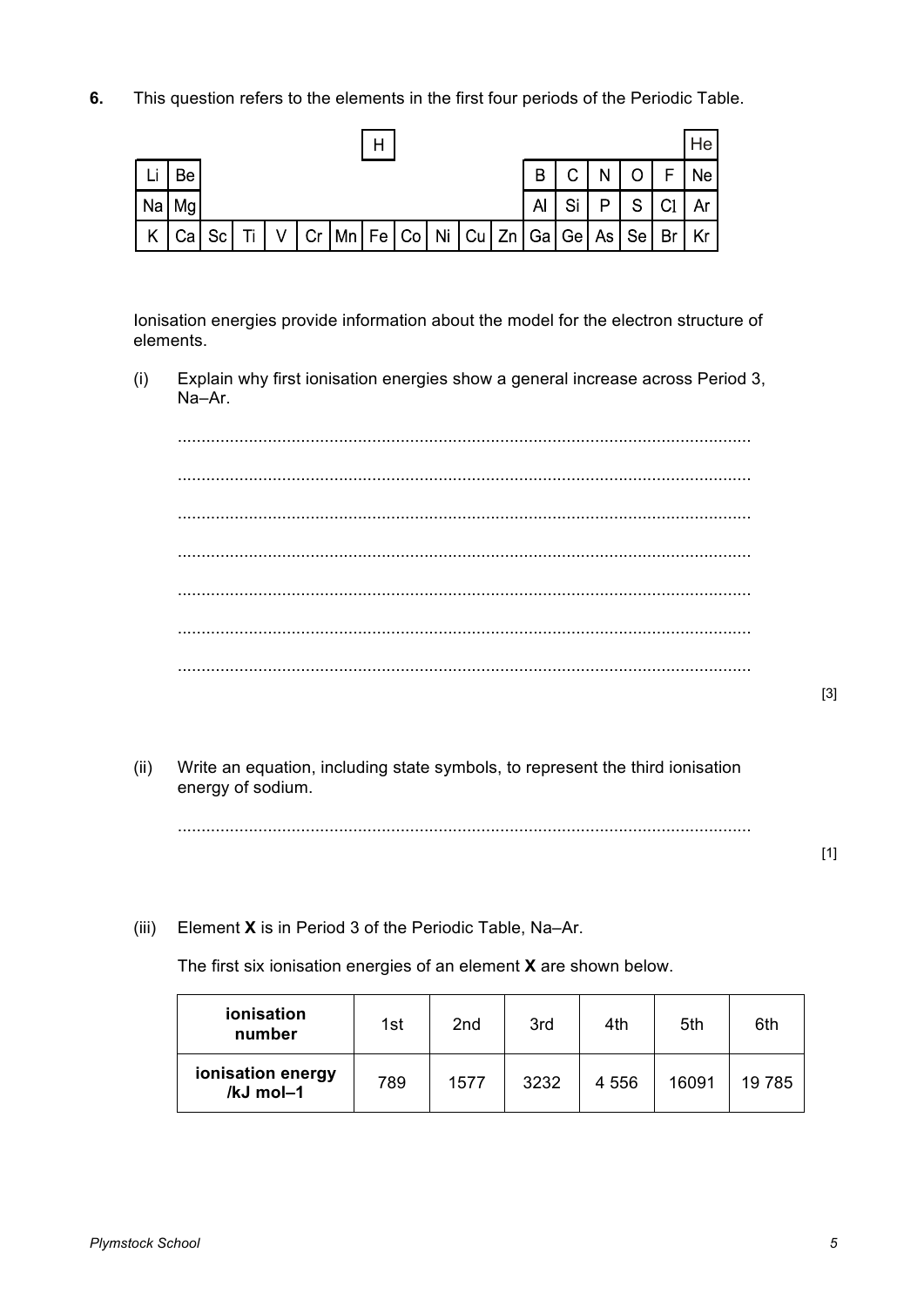Predict, with reasons, the identity of element X.

| $[2]$           |
|-----------------|
| [Total 6 marks] |

In a mass spectrometer, gaseous atoms are ionised.  $7.$ 

Explain why less energy is needed to ionise gaseous atoms of rubidium than gaseous atoms of sodium.

| $[Totd]$ 3 mark |
|-----------------|

[Total 3 marks]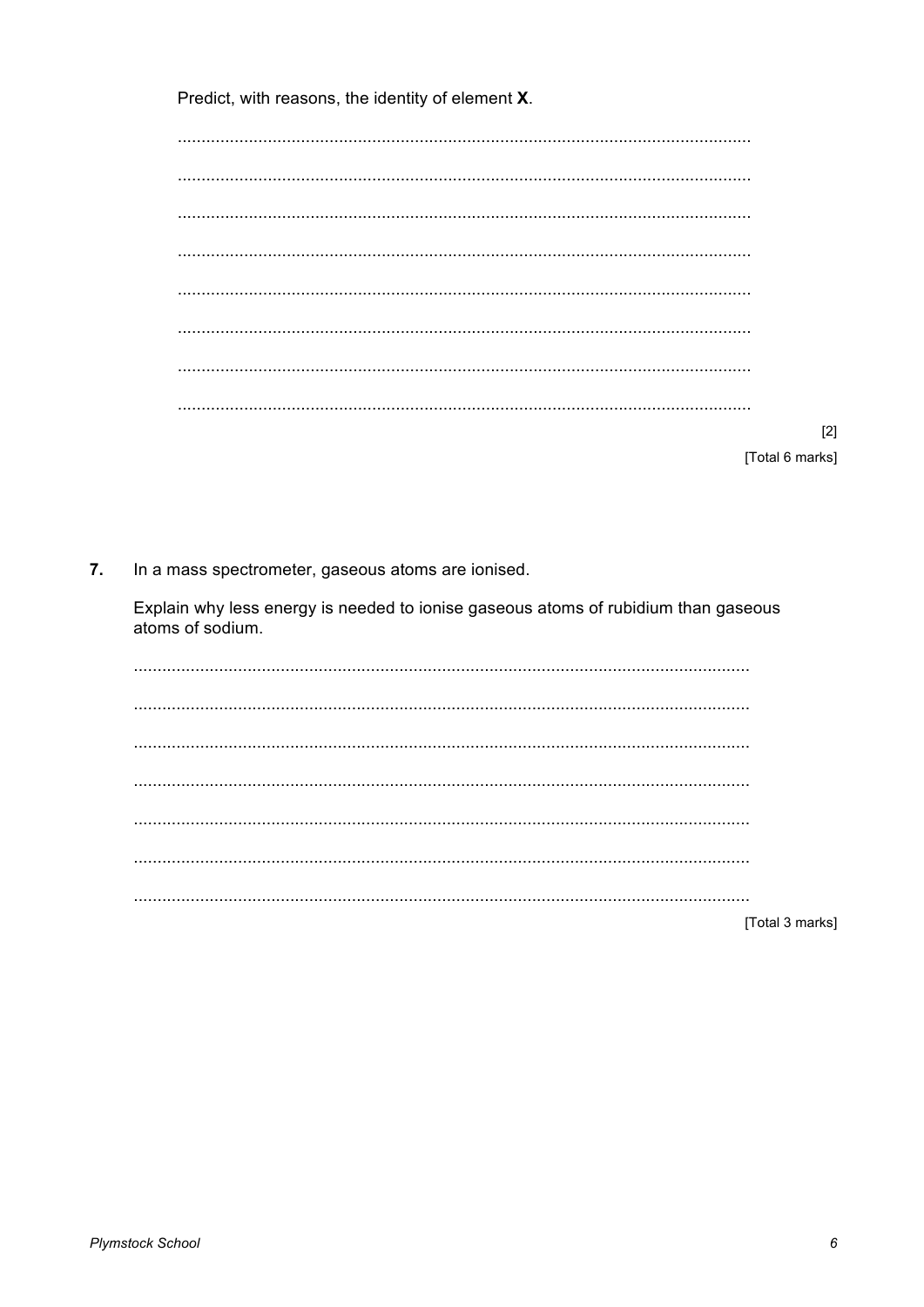Barium, Ba, was discovered by Davy in 1808. The element gets its name from the 8. Greek 'barys' meaning 'heavy'.

The table below compares some properties of barium with caesium.

| element            | Cs  | Ва  |
|--------------------|-----|-----|
| group              |     | 2   |
| atomic number      | 55  | 56  |
| atomic radius / pm | 531 | 435 |

## Why do caesium and barium have different atomic numbers?  $(i)$

|       |                                                                                                   | $[1]$           |
|-------|---------------------------------------------------------------------------------------------------|-----------------|
| (ii)  | State the block in the Periodic Table in which caesium and barium are found.                      |                 |
|       |                                                                                                   | $[1]$           |
| (iii) | Explain why the atomic radius of barium is less than the atomic radius of<br>caesium.             |                 |
|       |                                                                                                   |                 |
|       |                                                                                                   |                 |
|       |                                                                                                   |                 |
|       |                                                                                                   | $[3]$           |
| (iv)  | Predict and explain whether a barium ion is larger, smaller or the same size as a<br>barium atom. |                 |
|       |                                                                                                   |                 |
|       |                                                                                                   |                 |
|       |                                                                                                   |                 |
|       |                                                                                                   | $[2]$           |
|       |                                                                                                   | [Total 7 marks] |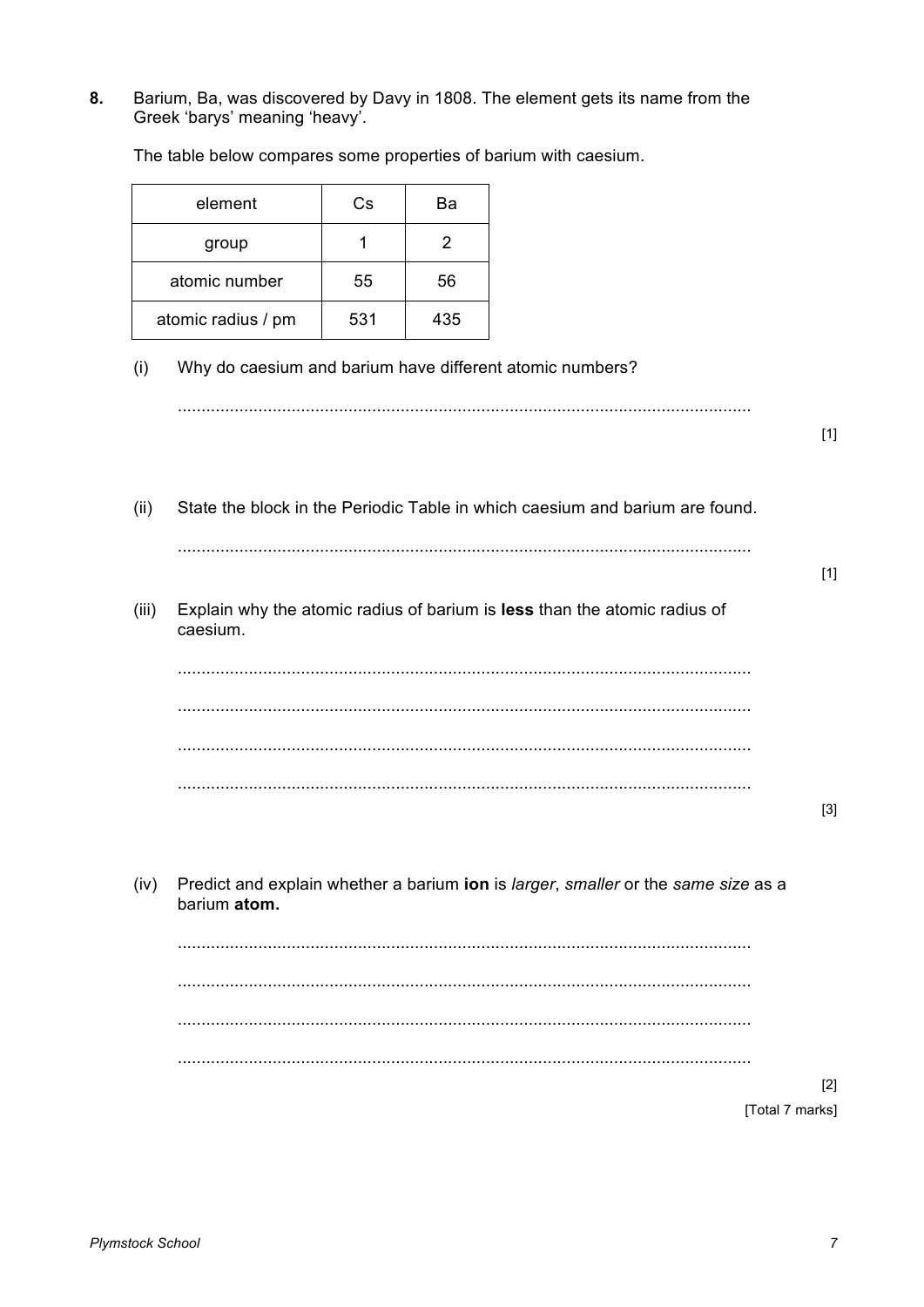- **9.** In this question, you are provided with information about ionisation energies of elements. You are also provided with some additional information that will help you answer part (b).
	- (a) Define the term *first ionisation energy.*

......................................................................................................................... ......................................................................................................................... ......................................................................................................................... .........................................................................................................................

(b) In this question, one mark is available for the quality of use and organisation of scientific terms.

Table 1 provides data on elements in **Period 2** of the Periodic Table.

Table 2 shows the first 6 successive ionisation energies of an element **X**, which is in **Period 3** of the Periodic Table.

- Using Table 1, describe and explain the trend in first ionisation energies shown by the Period 2 elements, Li–N.
- Using Table 2, identify element **X**. Explain how you decided on your answer.

| element                                             |             | Be          | B                      | С                        | N                      |
|-----------------------------------------------------|-------------|-------------|------------------------|--------------------------|------------------------|
| number of protons                                   | 3           |             | 5                      | 6                        |                        |
| electron<br>configuration                           | $1s^2 2s^1$ | $1s^2 2s^2$ | $\frac{1}{2} s^2 2s^2$ | $\frac{1s^2 2s^2}{2p^2}$ | $\frac{1}{2} s^2 2s^2$ |
| 1st ionisation<br>energy<br>/ $kJ \text{ mol}^{-1}$ | 520         | 900         | 801                    | 1086                     | 1402                   |

**Table 1**

| element | ionisation energy / $kJ \text{ mol}^{-1}$   |      |      |        |         |        |  |  |
|---------|---------------------------------------------|------|------|--------|---------|--------|--|--|
|         | 5th<br>1st<br>2 <sub>nd</sub><br>3rd<br>4th |      |      |        |         |        |  |  |
|         | 578                                         | 1817 | 2745 | 11 578 | 14 8 31 | 18 378 |  |  |

**Table 2**

[Total 13 marks]

[3]

[10]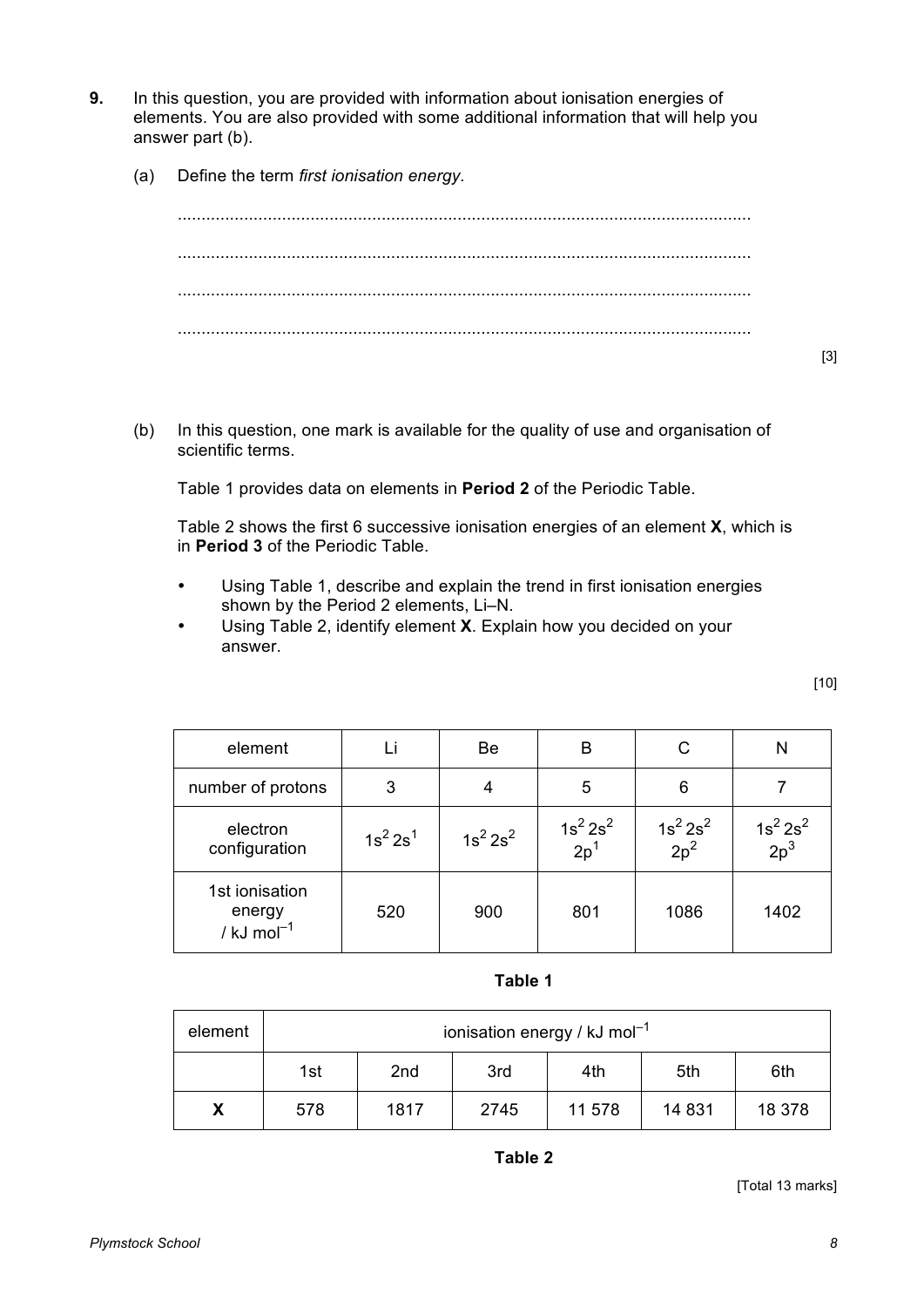## **10.** In this question, one mark is available for the quality of spelling, punctuation and grammar.

Many physical properties can be explained in terms of bonding and structure. The table below show some properties of elements in Period 2 of the Periodic Table.

| element                             |      | (graphite) |        |
|-------------------------------------|------|------------|--------|
| electrical conductivity<br>of solid | good | good       | poor   |
| boiling point / °C                  | 1342 | 4000       | $-196$ |

Explain these properties in terms of bonding and structure.

[11]

Quality of Written Communication [1]

[Total 12 marks]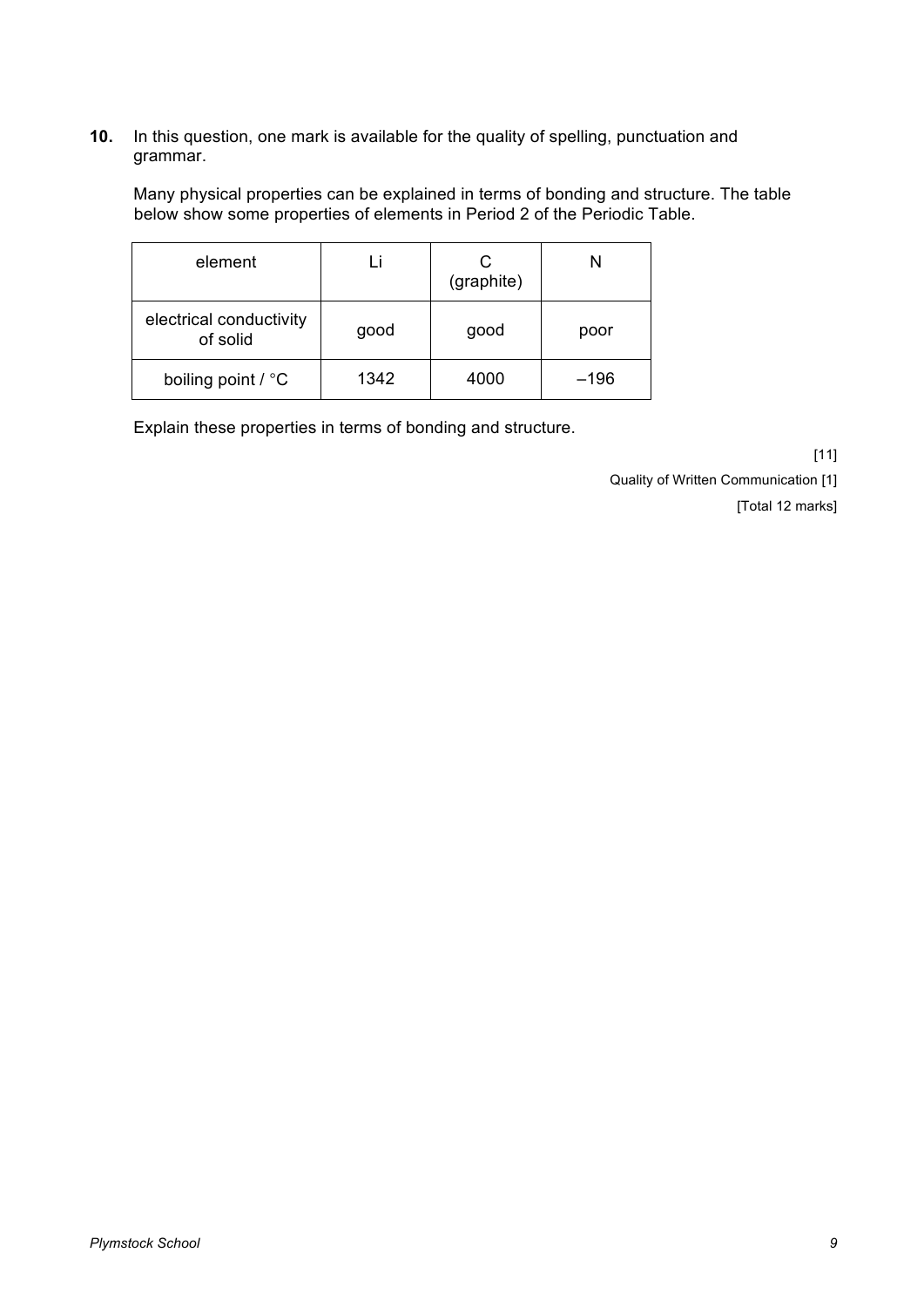**11.** This question refers to the elements in the first three periods of the Periodic Table:

| п      |    |  |  |  |  |  |  |  | Hel |    |     |  |  |                  |
|--------|----|--|--|--|--|--|--|--|-----|----|-----|--|--|------------------|
| r Lill | Be |  |  |  |  |  |  |  |     |    | B C |  |  | $N$   O $ F $ Ne |
| Na Mg  |    |  |  |  |  |  |  |  |     | Al | Si  |  |  | P   S   C l   Ar |
|        |    |  |  |  |  |  |  |  |     |    |     |  |  |                  |

Identify an element from the first three periods that fits each of the following descriptions.

(i) The element that forms a 2– ion with the same electronic configuration as Ne.

.......................

[1]

(ii) The element that forms a  $3+$  ion with the same electronic configuration as Ne.

.......................

(iii) The element that has the electronic configuration  $1s^22s^22p^63s^23p^3$ .

.......................

[1]

[1]

[1]

- (iv) An element that forms a compound with hydrogen with tetrahedral molecules. .......................
- (v) An element that forms a compound with hydrogen with pyramidal molecules. .......................
- (vi) The element that forms a chloride  $XC^2$  with a molar mass of 95.3 g mol<sup>-1</sup>. .......................

[1]

[1]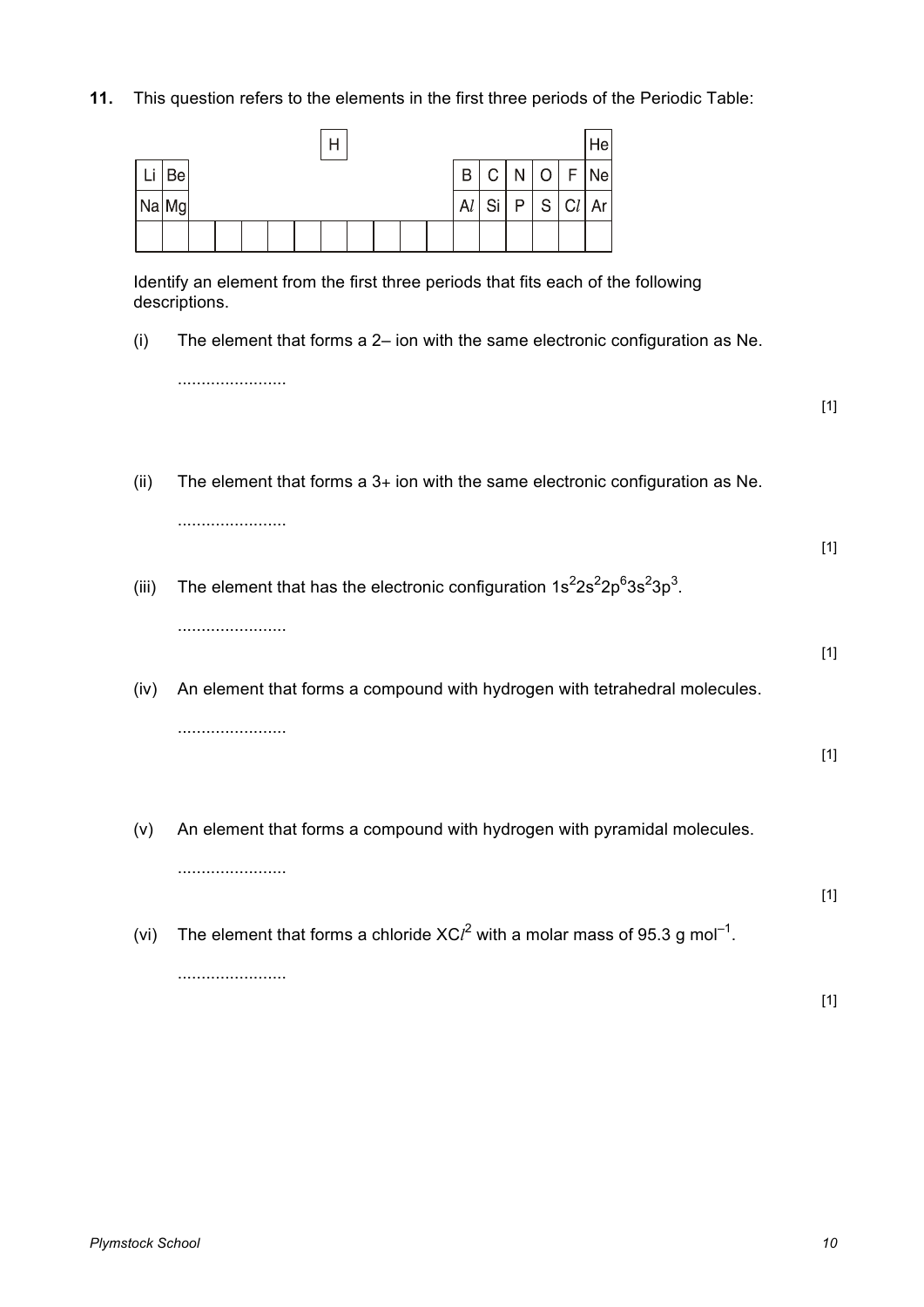(vii) The element with the largest atomic radius.

.......................

(viii) The element in Period 3 with the highest boiling point.

|  |  | $[1]$           |
|--|--|-----------------|
|  |  | [Total 8 marks] |

**12.** The diagram below shows the variation in the first ionisation energies of elements across Period 2 of the Periodic Table.



(i) Define the term *first ionisation energy*.



[3]

[1]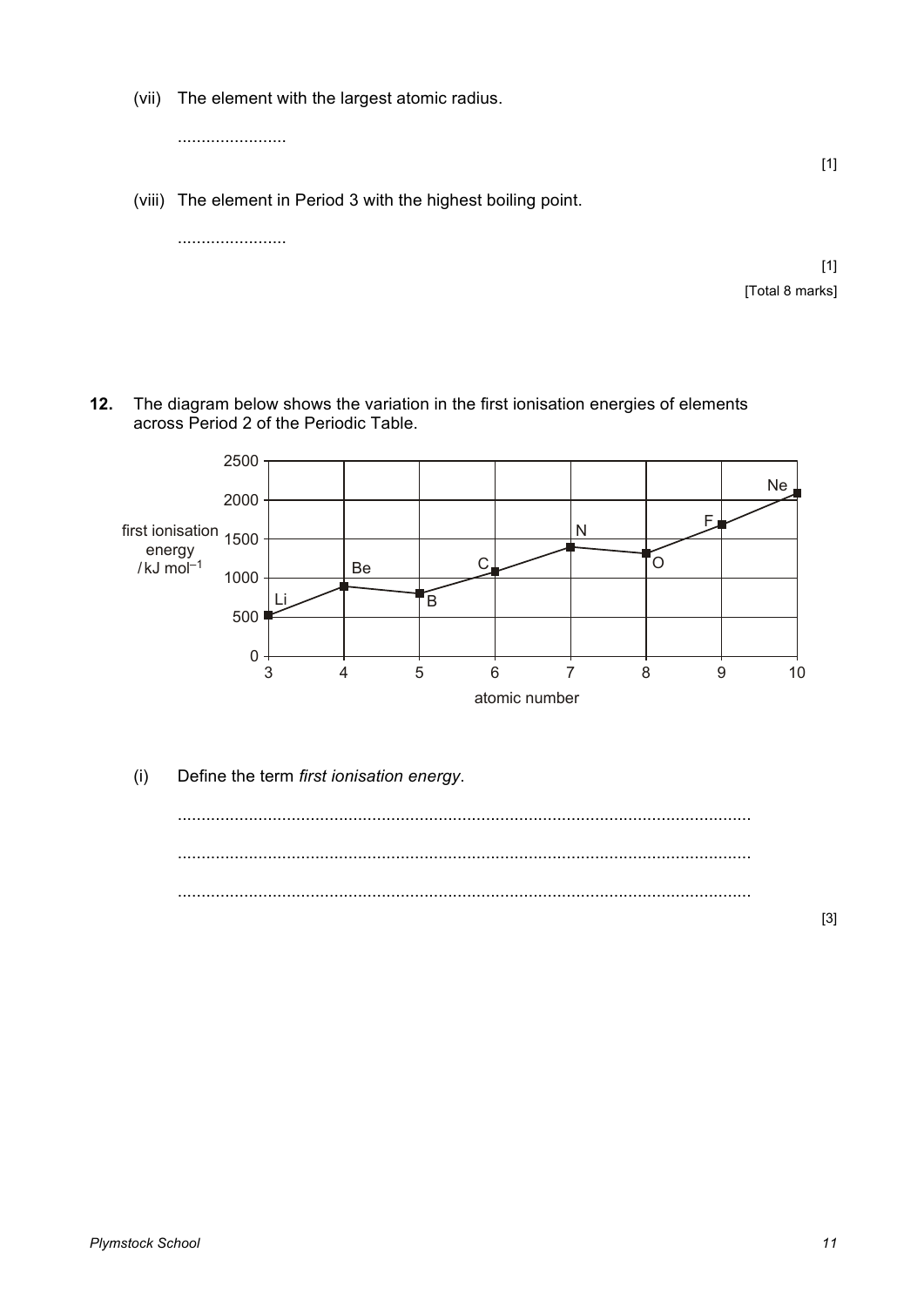|     | (ii)  | Explain why the first ionisation energies show a general increase across<br>Period 2.                                                                                                             |                   |
|-----|-------|---------------------------------------------------------------------------------------------------------------------------------------------------------------------------------------------------|-------------------|
|     |       |                                                                                                                                                                                                   |                   |
|     |       |                                                                                                                                                                                                   | $[2]$             |
|     | (iii) | Explain why the first ionisation energy of B is less than that of Be.                                                                                                                             |                   |
|     |       |                                                                                                                                                                                                   |                   |
|     |       | [Total 7 marks]                                                                                                                                                                                   | $\lceil 2 \rceil$ |
|     |       |                                                                                                                                                                                                   |                   |
| 13. |       | Reactions of the Group 2 metals involve removal of electrons. The electrons are<br>removed more easily as the group is descended and this helps to explain the<br>increasing trend in reactivity. |                   |
|     | (i)   | The removal of one electron from each atom in 1 mole of gaseous radium atoms                                                                                                                      |                   |
|     |       |                                                                                                                                                                                                   | $[2]$             |
|     |       | The equation for this process in radium is:                                                                                                                                                       |                   |
|     |       |                                                                                                                                                                                                   | [2]               |
|     |       |                                                                                                                                                                                                   |                   |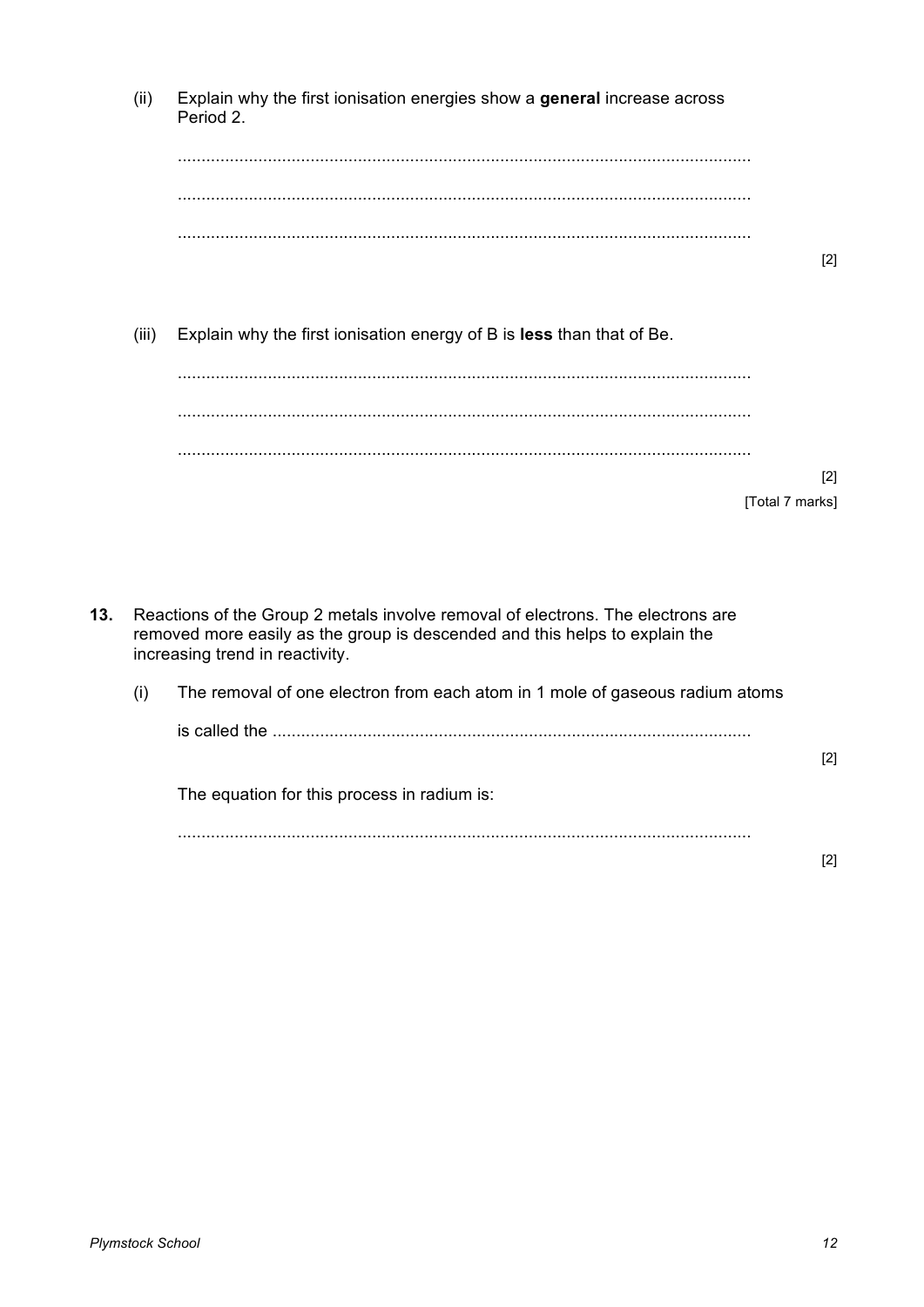$(ii)$ Atoms of radium have a greater nuclear charge than atoms of calcium.

Explain why, despite this, less energy is needed to remove an electron from a radium atom than from a calcium atom.

[Total 7 marks]

14. The atomic radii of nitrogen and oxygen are shown below.

| element          | nitrogen | oxygen |
|------------------|----------|--------|
| atomic radius/nm | 0.075    | 0.073  |

Explain why a nitrogen atom is larger than an oxygen atom.

| [Total 4 marks] |
|-----------------|

 $[3]$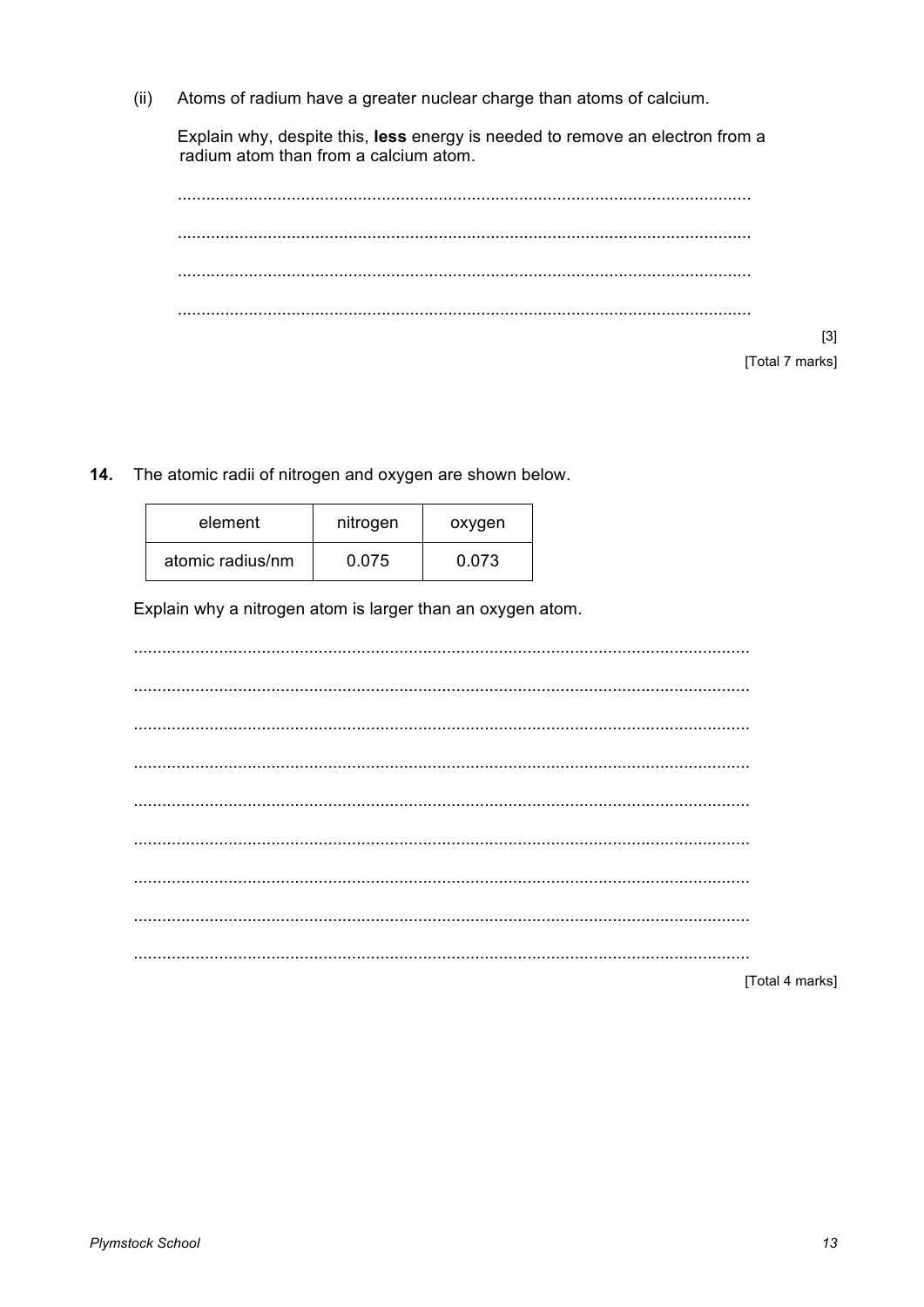$15.$ The first ionisation energies of the elements H to K are shown below. Use this diagram to help with your answers to this question.



Define the term first ionisation energy.  $(a)$ 



Explain why the first ionisation energies show a general increase across Period 2  $(b)$ (Li to Ne).



 $[2]$ [Total 5 marks]

 $[3]$